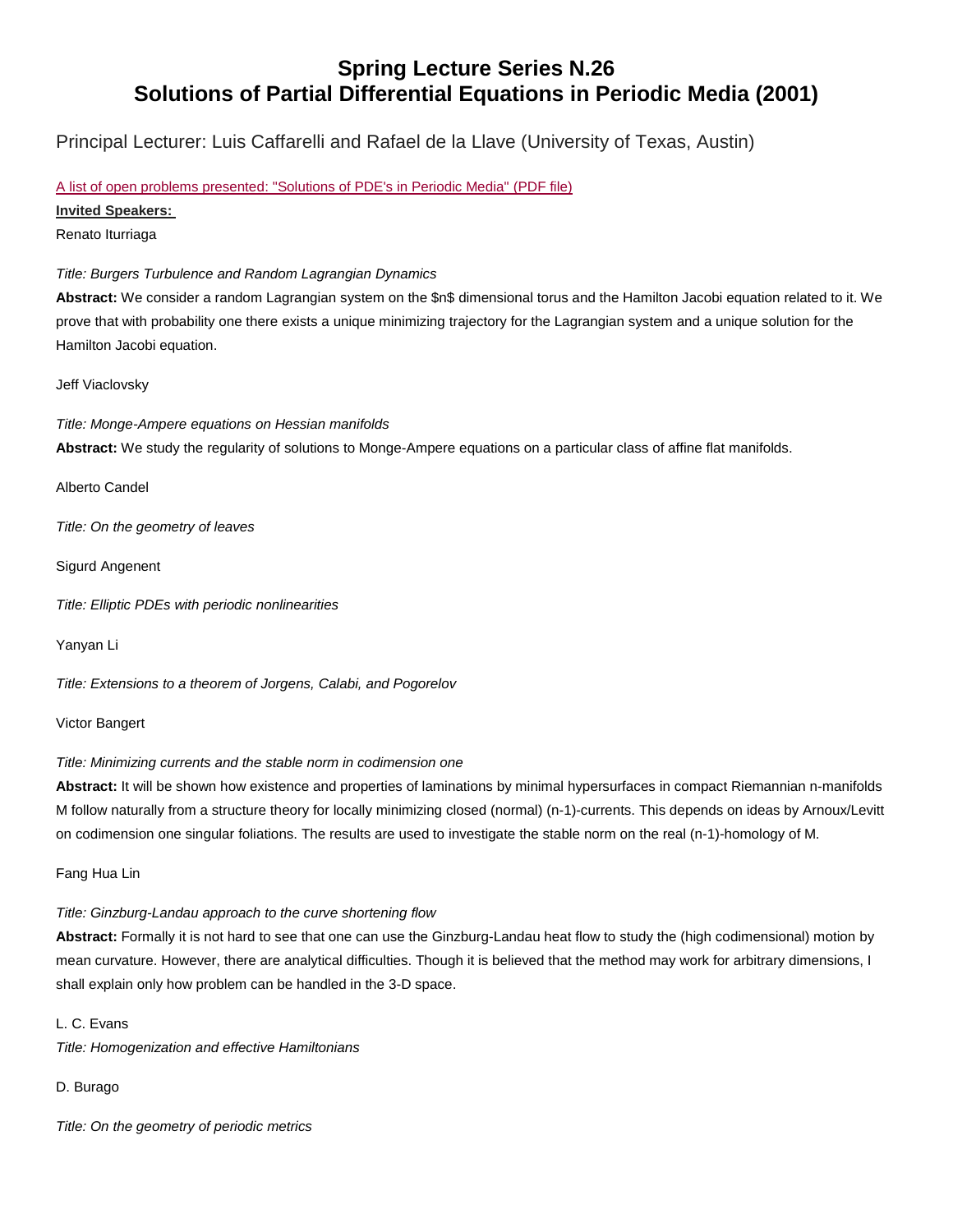J. Mather

*Title: Differentiability properties of the Beta Function*

#### **Contributions by:**

Ivan Blank (Rutgers University), (Joint with Henrik Shahgholian)

Title: A Criteria for Compactness in Some Overdetermined Problems and Its Application to the Boundary Regularity of Contact Sets

Tiziana Giorgi (Towson University)

*Title: Vortex structures for a model of high temperature superconductivity and antiferromagnetism*

Diogo Gomes (IAS)

*Title: Viscosity Solutions and Aubry-Mather Theory*

Michael Korey (Potsdam, Germany)

*Title: Forbidden Symbols without Fear: Weak Continuity and Interpolation Theory in Besov Spaces*

Marianne K. Korten (Kansas State University)

*Title: "Nontangential convergence to initial data for the one-phase Stefan problem"*

Ruediger Landes (University of Oklahoma)

*Title: One-sidedness-condition versus angle condition for perturbations of elliptic systems*

Alexei Novikov (IMA University of Minnesota)

*Title: Stability of modulational perturbations of cellular flows*

Panayotis Panayotaros (University of Colorado at Boulder)

*Title: Amplitude equations for surface elastic waves*

Mahmoud Qafsaoui (LAMFA-CNRS Amiens, France)

Title: Equivalence between the De-Giorgi estimates and heat kernel estimates for higher order elliptic operators or systems under *divergence form*

Enrico Valdinoci (University of Texas at Austin)

*Title: Times of diffusion via Mather Theory*

Claudia Valls (University of Texas at Austin)\

*Title: Existence of smooth quasiperiodic solutions in the Boussinesq equation*

Changyou Wang (University of Kentucky)

*Title: Weighted Sobolev Inequality and Removable Singularity for Some Variational PDEs*